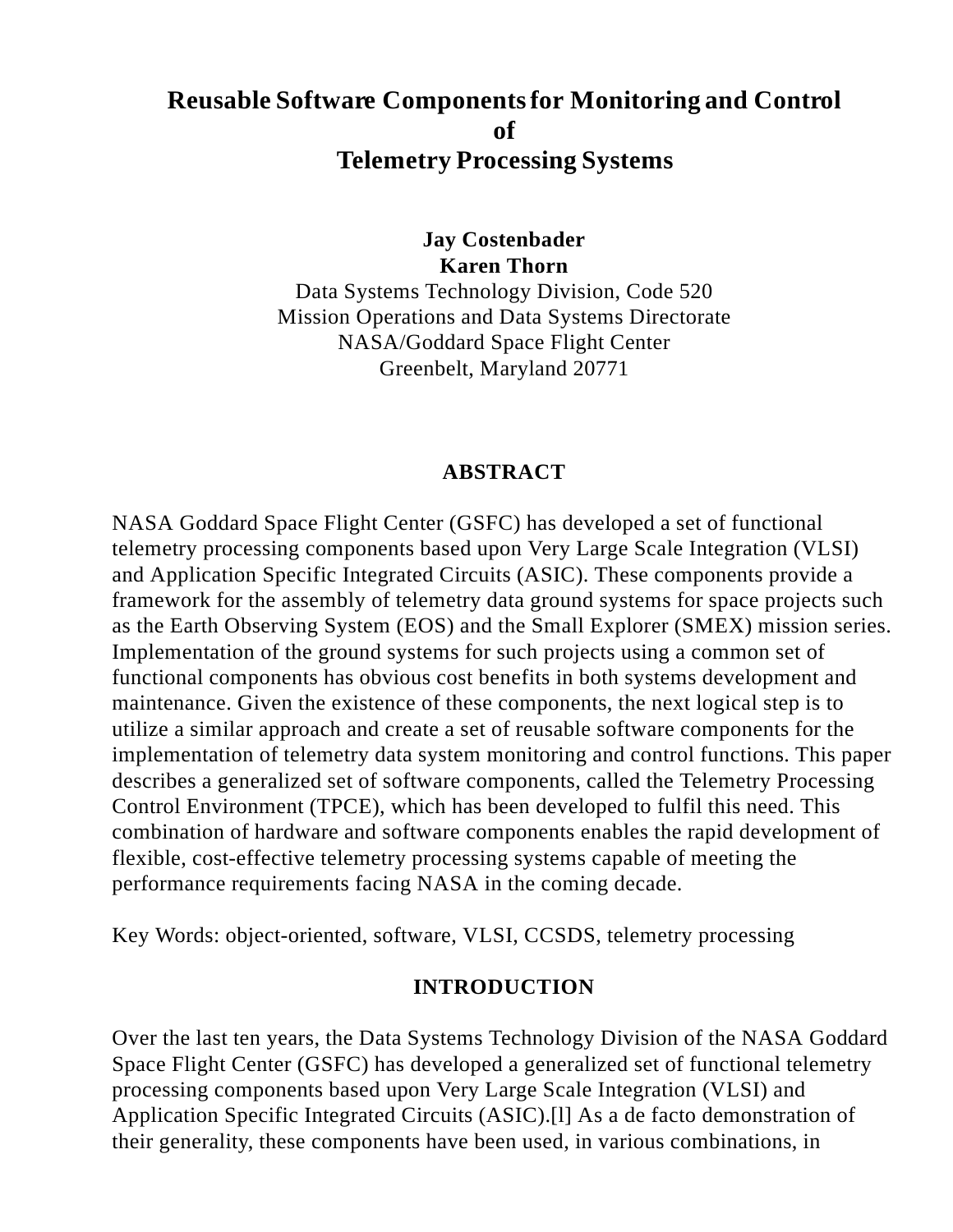numerous mission ground systems. They also provide a framework for the assembly of telemetry data ground systems for future space projects such as the Earth Observing System (EOS) and the Small Explorer (SMEX) mission series.

Implementation of the ground systems for such projects based on a common set of functional components has obvious cost benefits in both development and maintenance. Given the existence of these VLSI subsystem components, a logical question is whether we can utilize a similar approach and create a set of reusable software components for the implementation of telemetry ground system monitoring and control functions. This combination of hardware and software components would enable the rapid, cost-effective development of flexible telemetry processing systems capable of meeting the performance requirements facing NASA in the coming decade. This paper describes a generalized set of software components, called the Telemetry Processing Control Environment (TPCE), which has been developed to fulfill this need.

## **GENERAL CAPABILITIES OF TPCE**

The TPCE provides generic software components designed for controlling and monitoring the operation of the VLSI-based systems developed by NASA Goddard's Data Systems Technology Division. It controls the operation of these systems, provides mechanism allowing users to monitor their operation, and manages the distribution of telemetry data sets to user sites.

Operation of a telemetry processing system using the TPCE can be automated based on an activity schedule which can be automatically read from an external source (a file or network socket) or manually edited using a graphical user interface. Normally, TPCE will automatically initiate telemetry processing based upon activities identified in the schedule, the it also provides a display of the activity schedule and allows the user to add and delete telemetry processing session events and manually initiate telemetry processing. Control of the VLSI systems is accomplished through editable configuration sets, which include parameters used to specify the nature of telemetry processing. Thus, a single VLSI system can support various types of telemetry processing, simply by loading different configuration sets.

The TPCE system provides graphical displays that present the current status of telemetry processing. These displays update dynamically to present data quality information for on-going telemetry processing sessions, present historical, summary data quality and accounting information for processed sessions, and present the status of VLSI subsystems. TPCE also automatically generates reports summarizing the quality and accounting information for completed telemetry processing sessions.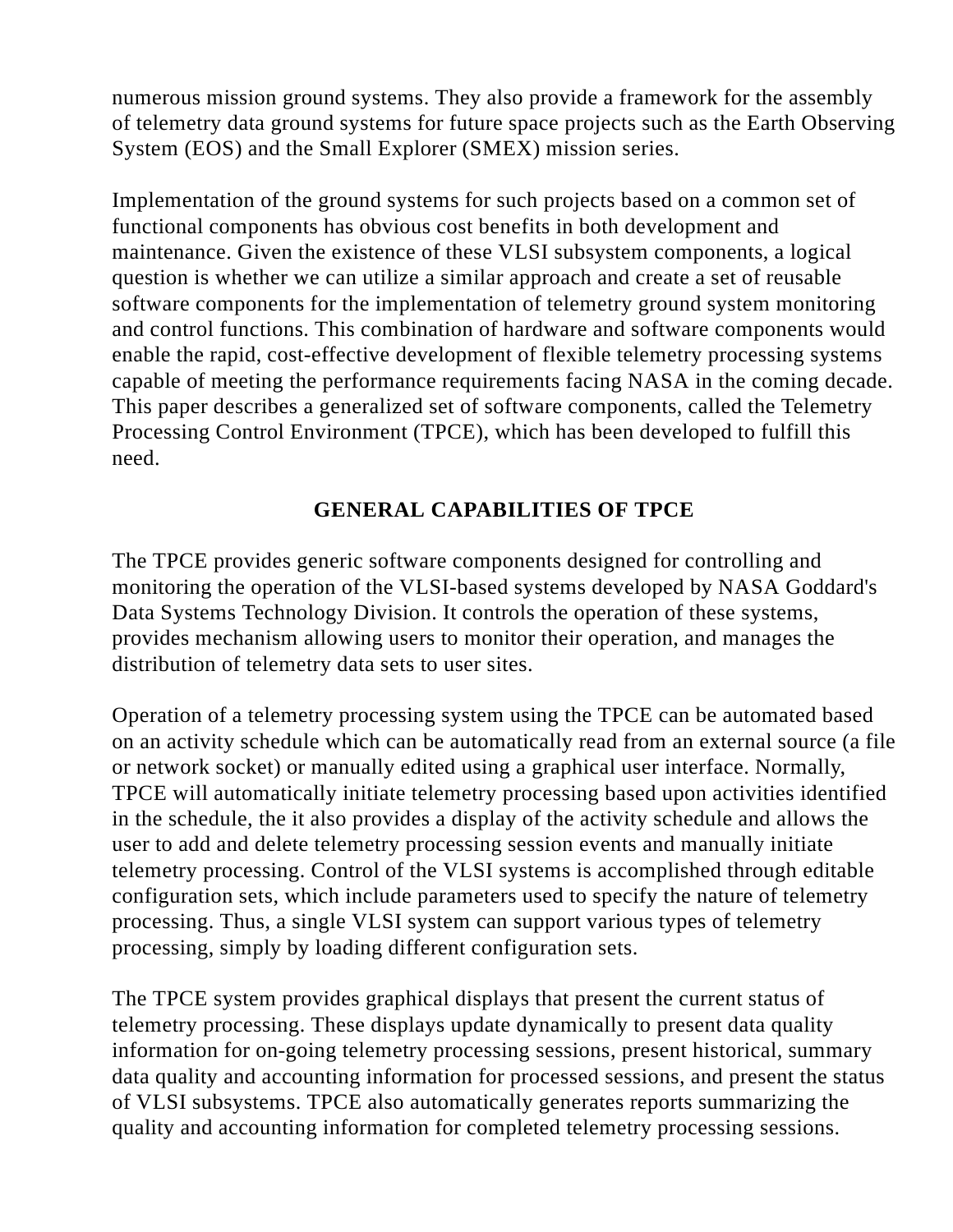Telemetry data sets generated by the VLSI systems as the result of processing are automatically collected by TPCE and distributed to specific user sites using TCP/IP and FTP. TPCE provides for queuing of data set distributions and re-transmission of individual data sets upon user request. TPCE also automatically generates reports summarizing the status of data distribution to user sites.

To allow for tailoring the operation of the system without modifying or writing software, TPCE provides a large set of system Preferences. To maintain an history of processing activities, TPCE provides an on-line, viewable log of system events. This event log can also be annotated on-line by the user.

#### **ARCHITECTURE**

The TPCE runs on Hewlett-Packard graphics workstations under the UNIX operating system and is composed of a set of UNIX operating system processes that interact to control and monitor operation of the VLSI-based systems. TPCE provides a windowed user interface based upon the X Window System and compliant with the Open Software Foundation's Motif user interface style. The entire TPCE system follows an object-oriented design and is implemented in the C++ object-oriented programming language. This object-oriented implementation provides two key characteristics which help to enhance the reusability of individual TPCE components. First, each TPCE object is designed to perform a single, specific purpose. This reduces the complexity of individual code components and also makes it possible to combine components in new, unforeseen ways. Second, the interface to any individual component is well-defined, but its internal implementation is hidden. Thus, the implementation of a component can change, to improve its performance, for example, without affecting other components.

TPCE is designed as a multi-process system which can be distributed over multiple UNIX workstations. A number of simultaneously-executing operating system processes cooperate and communicate to control and monitor operation of telemetry processing systems. The TPCE may operate on a single host workstation or in a multi-host mode, wherein any specific process may be allocated to one of a number of host workstations. In a particular system being built by NASA Goddard for the SMEX Fast Auroral Snapshot Explorer (FAST) mission, two workstations are configured with TPCE to cooperatively support operation of the system. One workstation supports control and monitoring, the second supports distribution of data sets to user sites. Additionally, all user displays from the second workstation appear on the first's monitor. This allows the user to monitor the operation of a multi-host system from a single display. [2]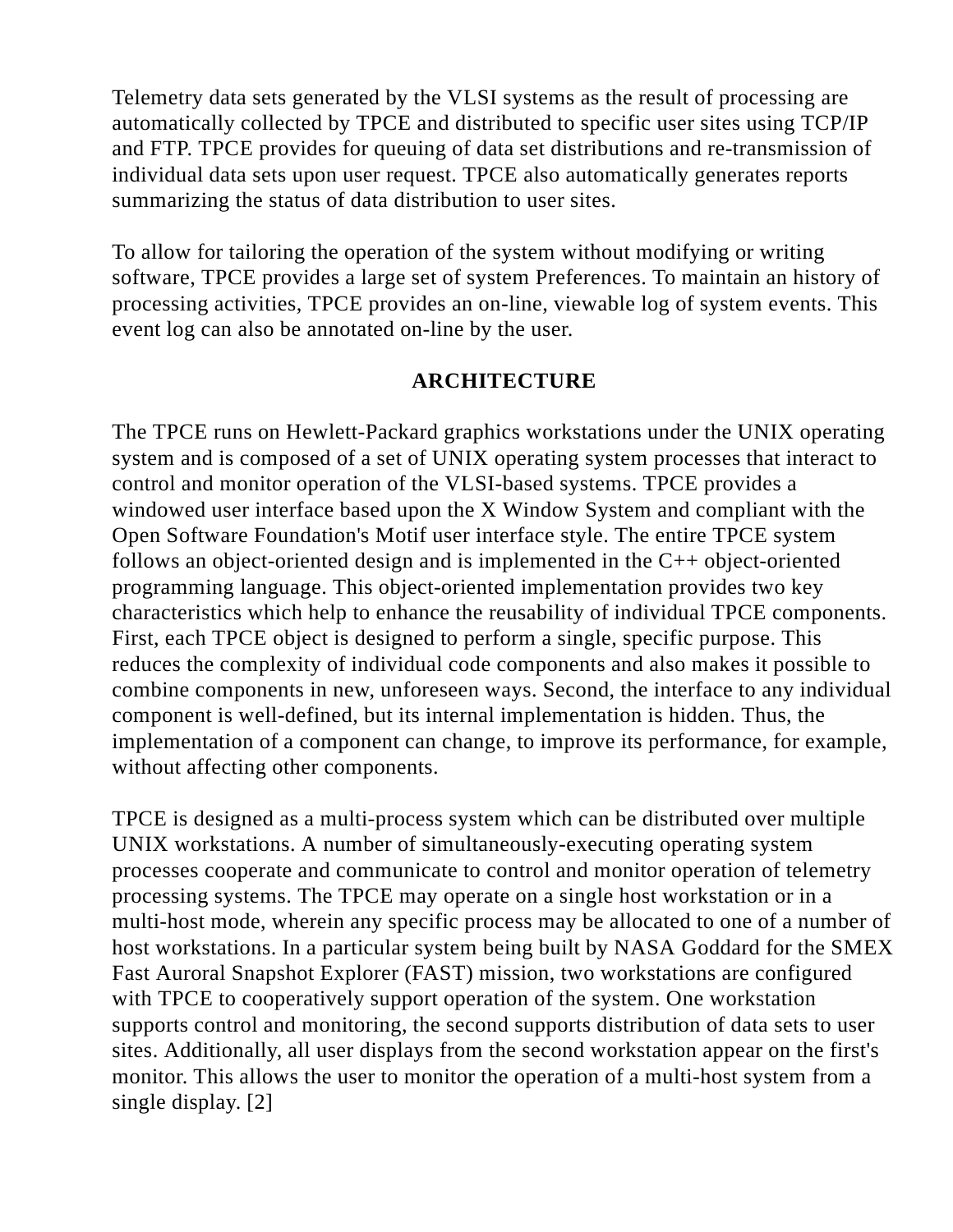TPCE processes are classified into two categories based on the temporal nature of their operation: static or transient. Static processes form the core of the system and execute continuously, throughout the operation of the system. Transient processes are initiated and terminated upon user request. For example, most processes which drive status and monitoring displays are transient, initiated and terminated upon user request.

The internal structure of almost every TPCE process is virtually the same: a process contains a series of C++ class objects which are initialized by the process and then invoked through system-event function callbacks. When some type of system event occurs - a user input, system wall clock time-out, inter-process communication, or file input - a system event is generated, causing a specific, predefined member function of one of the process' classes to be called. This event callback structure is supported by a set of C++ classes which provide general callback capabilities instantiated for specific types of system events. Examples of these C++ classes include WrEvent, which provides callbacks based upon user input to TPCE displays, AlarmClock, which provides callbacks based on wall clock timers, IPCServer, which provides inter-process communication callbacks, and DataServer, which provides status and monitoring data to registering objects through callbacks.

## **SOFTWARE DESIGN**

Static processes form the core of the TPCE system and execute continuously, throughout the operation of the system. Figure 1 presents the complete set of static processes.

The Controller process manages initiation and termination of all TPCE processes and monitors process execution status. All static and transient processes, as defined in a user-editable table, are started by the Controller.

The Executor directs the activities of the TPCE system by controlling telemetry processing sessions. This process can be tailored to do any combination of the following:

- set up a recorder for recording an incoming telemetry stream or to play back a recorded telemetry stream,
- command the VLSI system to set up for telemetry processing sessions,
- collect summary telemetry quality and accounting data and generate quality and accounting reports.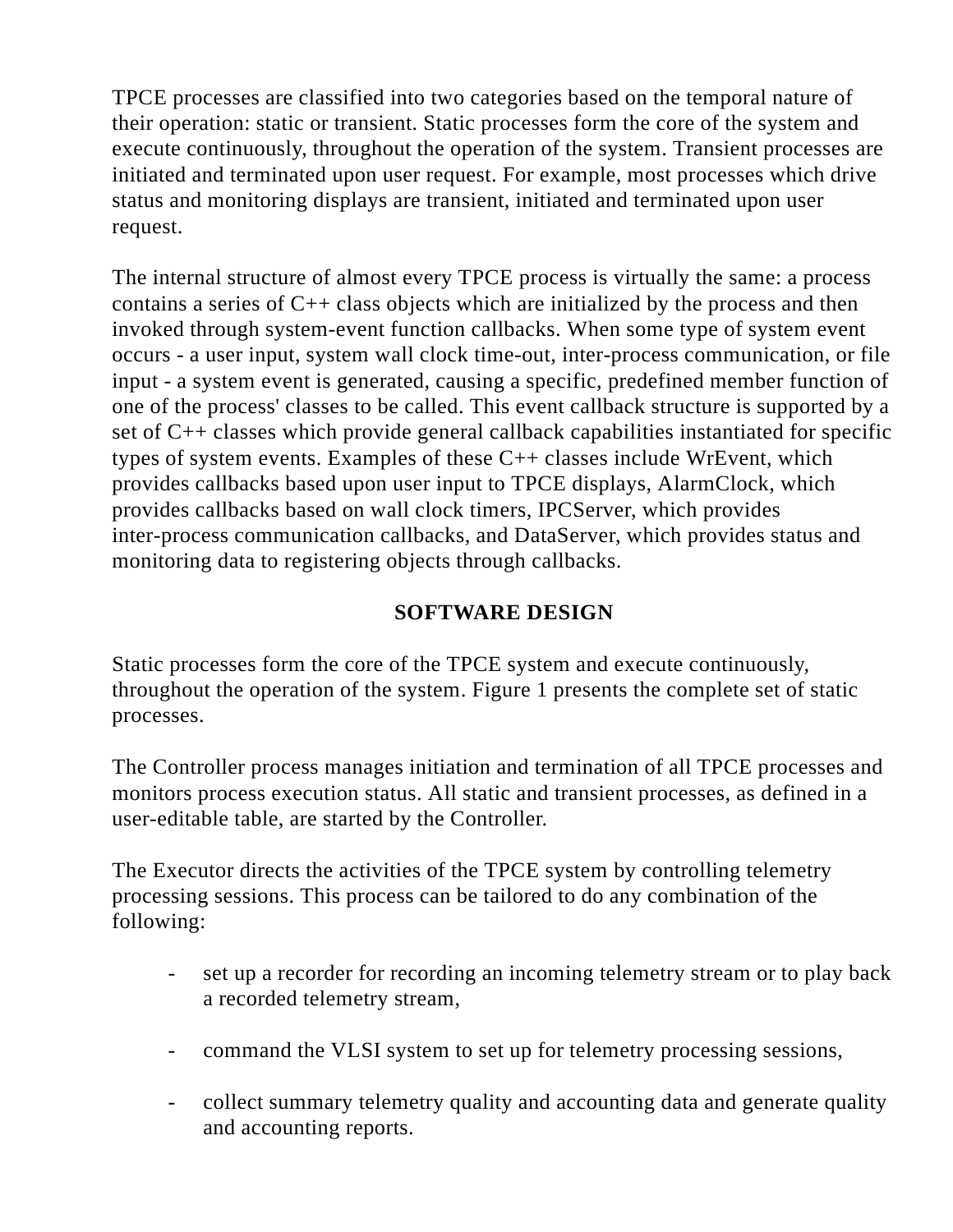

The DataServer provides a central repository for system status and telemetry data quality and accounting information which may be required by multiple processes, potentially executing on different machines. A process may register for specific data parameters and have those parameters automatically delivered at regular intervals via the callback mechanism discussed earlier. The DataServer is driven from a standard, user-definable database of status parameters. The StatusCollector collects system and processing status which is then placed into the DataServer for distribution to TPCE client processes. The IPCServer provides a repository for inter-process communication messages similar to the DataServer, allowing TPCE processes to communicate with one another without knowledge of specific IPC mechanisms or even of each other. The IPCServer acts as a multicast server, broadcasting IPC messages to all processes requesting it, without the originator's knowledge of the recipients.

The ActivitySchedule process maintains the activity schedule, ingests scheduling information from an external file into the schedule, displays the activity schedule to the user, and allows the user to edit the schedule.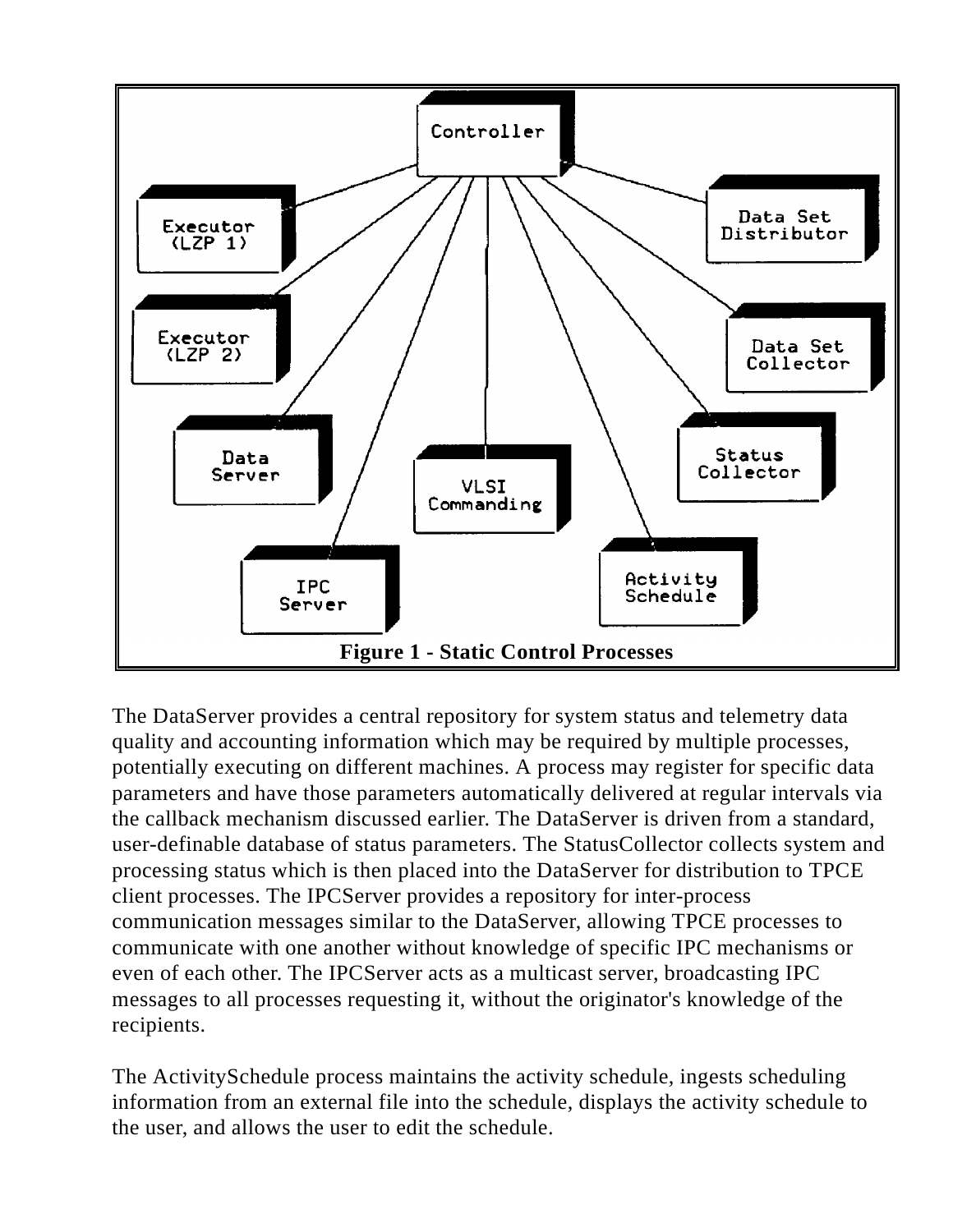The DataSetCollector collects processed telemetry data sets and stores these for later distribution to user sites. The DataSetDistributor distributes data sets to user destinations, as specified in a user-editable file. All processes which wish to interact with VLSI systems must do so via the VLSICommanding process. The process manages a connection to the VLSI systems through which all commands are transmitted and responses received.

Transient processes are initiated and terminated upon user request. For example, most processes which drive status and monitoring displays are transient. The ConfigurationSetEditor provides a user interface for the manipulation of configuration sets, which contain parameters that define the exact nature of telemetry data processing. The user is provided with a graphical user interface through which he can edit the parameters associated with any configuration set and create and delete configuration sets. The PreferenceEditor provides a user interface for the manipulation of preferences, which are parameters which define operational characteristics of the TPCE. Preferences allow the user to define how the TPCE is to operate.

The following list identifies transient processes that drive graphical user interfaces which present information used to monitor the processing activities of the TPCE and VLSI systems. They are initiated and terminated upon user request and update dynamically at a user-definable rate. Unless so indicated, all processes gather status information from the DataServer.

- o LZPStatusEditor displays summary processing status information
- o BlockStatusEditor displays Nascom block level processing status
- o FrameProcessingStatusEditor displays transfer frame processing status
- o PacketProcessingStatusEditor displays packet level processing status
- o PacketReassemblyStatusEditor displays packet reassembly status
- o RealtimePacketEditor process can display the contents of telemetry packets to the user. It extracts these packets from the telemetry stream as they are being processed by the Processing Subsystem.
- o SessionQAEditor process displays quality and accounting information for a particular telemetry processing session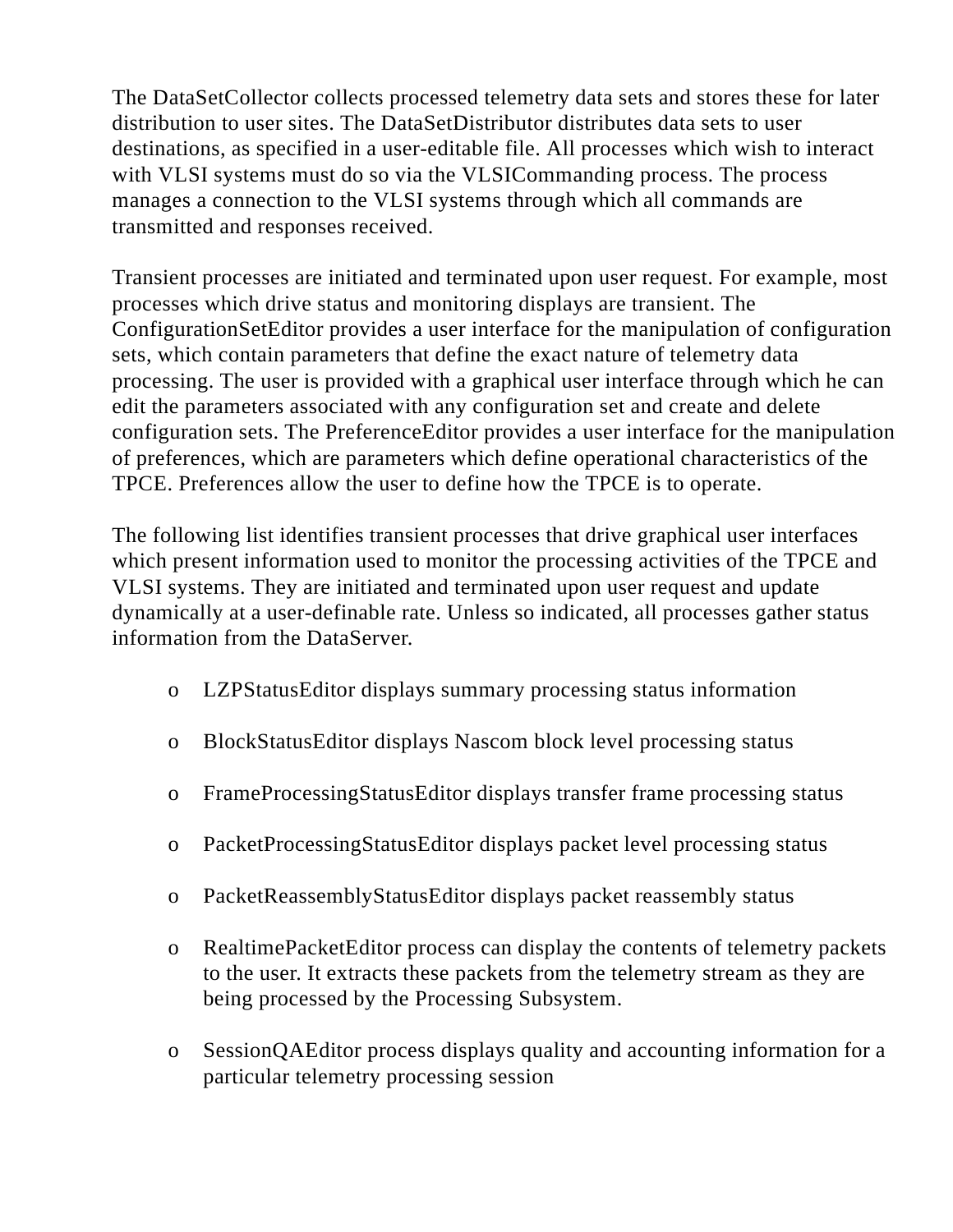- o DataSetAnalyzerEditor process displays the contents of processed telemetry data sets, rejected packets files and rejected frames files for analysis.
- o DistributionStatusEditor process displays the status of telemetry data set distributions

There are also a variety of processes which display the availability and performance status of VLSI system elements.

The TPCE processes are the largest, reusable components of the system. But there are a large number of C++ class components which comprise these processes which themselves are reusable. This component-level generality provides a framework for combining components to support additional capabilities not currently implemented in the existing TPCE system. Virtually all these components are C++ classes that provide very descriptive interface definitions, hiding details of the internal implementation. TPCE components include:

- o tape recording, archival, play back, and contents management, as well as tape drive device management
- o telemetry data quality and accounting data collection, storage, retrieval, display, reporting, and archival
- o user editing, creation, deletion, and management of libraries of system configuration parameters
- o operational event logging, archival, user annotation and display, and synchronous, acknowledged user messaging
- o schedule ingest, display, storage, and editing
- o batch, user initiated telemetry processing
- o system preference parameters, to dynamically change characteristics of system operations
- o various time types, clocks, and alarms
- o graphical user interface (GUI) components for the X Window System and OSF Motif, and for gathering user input, time, and inter-process communication events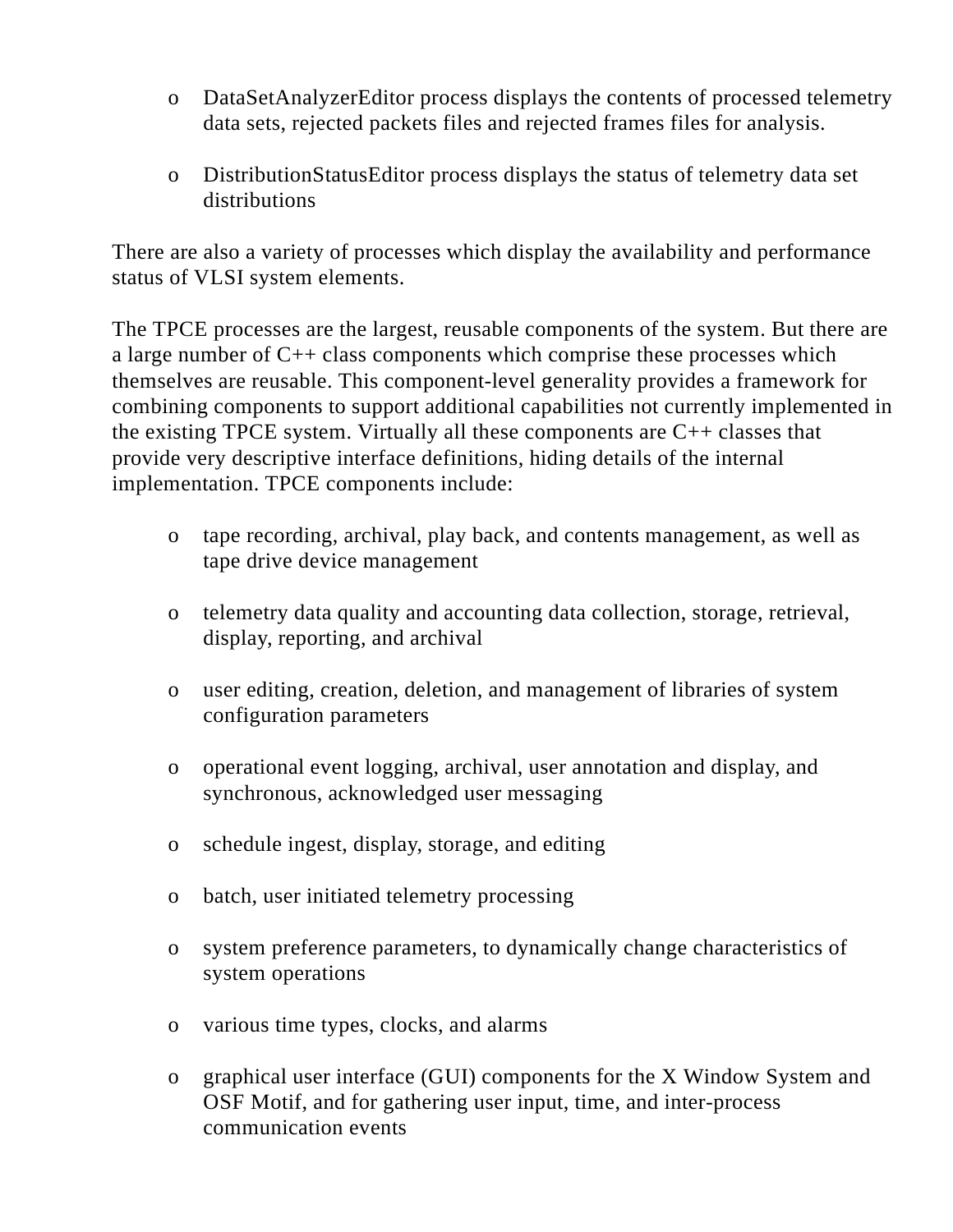- o generalized, distributed operating system process initiation, termination, and management
- o UNIX system services such as file and directory management, FTP, E-mail, pipes, sockets, datagrams, and shared memory
- o container objects such as ordered and unordered lists, dictionaries, and linked lists

### **SCENARIO**

While each of the tasks in the TPCE system consists of a relatively independent set of related functions, most of these tasks need to communicate with one or more other tasks to exchange data or synchronize activities. The scenario below briefly describes the TPCE interprocess communication that takes place during a particular phase of processing: that of the automatic set up, monitoring, and termination of real time telemetry processing sessions. We assume that a real time telemetry processing session activity is described by an entry in the activity schedule.

The Controller task examines the activity schedule to determine when the next real time session is scheduled to begin. The task then sets an alarm to wake it when the time arrives for that session to be executed. When the alarm goes off, the Controller task extracts the session information from the activity schedule and sends it to the appropriate Executor task for the specified VLSI system.

Based on the characteristics of the session, the Executor task commands the VLSI system through each step of the data processing process. Since more than one task may need to command a given VLSI system, and each system can only accept a single command connection, the Executor does not communicate with the VLSI system directly. Instead it sends commands to the VLSICommanding task which then passes them on to the VLSI system. Command responses are in turn passed back to the appropriate commanding task.

Each VLSI system also generates status through a separate electronic connection. This status information is received by the StatusCollector process which simply makes the data available to other processes by storing it directly into the DataServer. Arbitrary processes throughout the system may then receive this information asynchronously. A large number of the processes that receive this information are graphical status windows. These processes display windows for the user in which processing and data quality status are displayed. In many cases, this information is simply received from the Data Server and displayed on the screen. Some of the status is also received by the